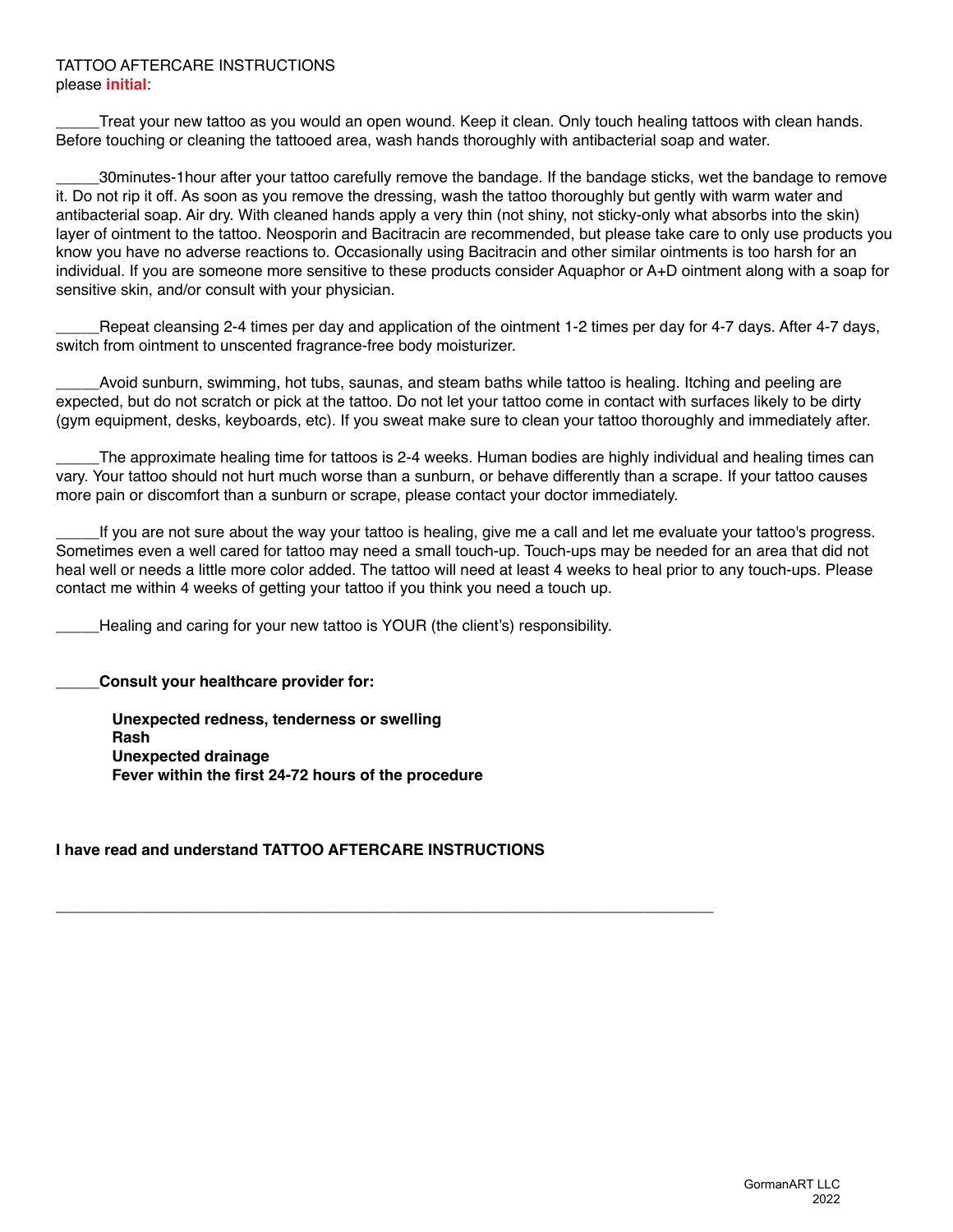Tattoos should be considered permanent; and the removal of tattoos may require surgery or other medical procedures.

\_\_\_\_\_As with any invasive procedure, tattooing may involve possible health risks. These risks may include but are not limited to: possible pain, swelling, nerve damage

possible hypertrophic scarring and/or keloid formation

possible adverse and/or allergic reaction to ink/dye/pigment, soaps, ointments

possible change in color of ink/dye/pigment over time

possible decreased ability of physician to locate skin cancers in areas concealed by tattoos

possible febrile illness, systemic infection and/or localized infection

possible tetanus

Unsterile equipment and needles can spread infectious diseases; it is extremely important to be sure that all equipment is clean and sanitary before use. I am being given the opportunity to ask about, and request to witness all cleaning, set up and clean up before and after my tattoo.

The inks, or dyes, used for tattoos are color additives. Currently no color additives have been approved by FDA for tattoos, including those used in permanent makeup.

The inks and dyes used come from reputable distributers. If I have a concern about ingredients or allergies, I have the option to postpone my tattoo to in order to research the ingredients and to consult with my physician.

I have the option to postpone my tattoo in order to complete a spot test offered at Five Sirens.

**Please choose and initial one**:

\_\_\_\_\_\_\_A: A small amount of ink, ointment, soap, or anything else used during the tattoo that may be of concern is placed on the surface of the skin and allowed to sit for at least 24 hours to evaluate potential for a reaction.

B: A small dot of ink is tattooed into the skin and allowed to heal for a minimum of 4 weeks to evaluate the potential for a reaction.

C: I, (name) C: I, (name) C: I, (name) contract of the state of  $\sim$  do NOT wish to do a spot test or postpone my tattoo

*Please note a spot test is not considered %100 reliable and there is always possibility of allergic reaction to any substance. Reds and inks containing red pigment (pinks, oranges, purples, etc) are the most common inks to have reported reactions.*

\_\_\_\_\_If I have any history of tattoo related allergic reactions, infections, or scarring it is NOT advisable to have a tattoo procedure.

Blood donations cannot be made for a year after getting a tattoo or permanent makeup

Pregnant and breast feeding women are advised NOT to have a tattoo procedure

The Body Art Practitioner should

Properly and thoroughly cleanse the area before the procedure

Use sterilized equipment

Use sterile techniques

Provide information on the aftercare of the area receiving body art

#### HEALTH HISTORY AND INFORMED CONSENT

The following conditions may increase health risks associated with receiving body art:

(a) diabetes;

(b) hemophilia (bleeding);

(c) skin diseases, lesions, or skin sensitivities to soaps, disinfectants etc.;

**\_\_\_\_\_\_\_\_\_\_\_\_\_\_\_\_\_\_\_\_\_\_\_\_\_\_\_\_\_\_\_\_\_\_\_\_\_\_\_\_\_\_\_\_\_\_\_\_\_\_\_\_\_\_\_\_\_\_\_\_\_\_\_\_\_\_\_\_\_\_\_\_\_\_\_\_**

(d) history of allergies or adverse reactions to pigments, dyes, or other sensitivities;

(e) history of epilepsy, seizures, fainting, or narcolepsy;

(f) use of medications such as anticoagulants, (such as Coumadin) which thin the blood and/or interfere with blood clotting (g) hepatitis or HIV infection

Complaints may be filed with: Dover Board of Health 262 6th Street, Dover, NH 03820 603 516-6038

**I have read and understand BODY ART DISCLOSURE FORM**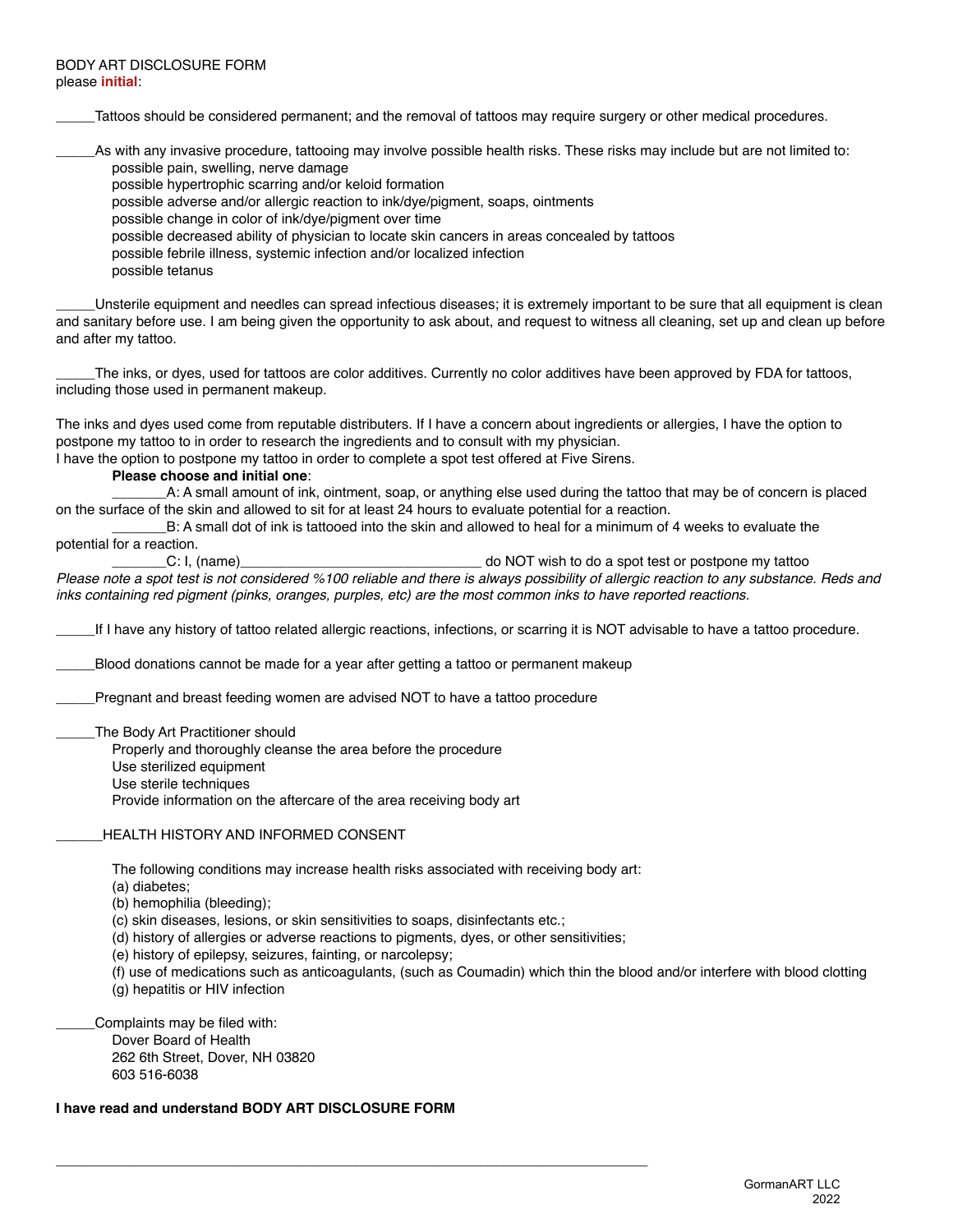### **CONSENT TO APPLICATION OF BODY ART PROCEDURE RELEASE AND WAIVER OF CLAIM**

**Jonathan Gorman** (GormanART LLC)

| Name                   |       | Date of Birth  |  |
|------------------------|-------|----------------|--|
| Address                |       | City/State/Zip |  |
| Phone #                | Email |                |  |
| Description of tattoo_ |       |                |  |
| Location of tattoo     |       |                |  |

Please **initial** each item:

I have been given the opportunity to ask any and all questions I may have about obtaining a tattoo from Lauren Sleeper. My questions have been answered to my full and total satisfaction.

\_\_\_\_\_ I have had a complete and satisfactory pre-procedural consultation prior to any body art procedure and the health risks associated with it.

I have received and read written TATTOO AFTERCARE INSTRUCTIONS and a BODY ART DISCLOSURE FORM. I acknowledge the necessity for following these instructions.

\_\_\_\_\_ Obtaining a body art procedure is my choice. I consent to the application of a tattoo.

\_\_\_\_\_ I understand that a tattoo is a permanent change and no representation has been made on the ability to later change or remove the tattoo.

I hereby take all responsibility for wording, punctuation, spelling, numbers, and correctness of names and dates in my tattoo. I acknowledge that tattoos are performed by a human and therefore may have imperfections. It is my responsibility to stay still throughout the procedure to help minimize the risk of error.

I acknowledge that marks may blur, particularly in areas with high movement, scars, or stretch marks.

\_\_\_\_\_ I understand my tattoo artist may end this procedure before my tattoo is complete if she feels I am in distress or unable to remain still. This is for my safety and hers.

|                                     | I acknowledge that variations between the design and colors I selected and the tattoo as ultimately applied to my |
|-------------------------------------|-------------------------------------------------------------------------------------------------------------------|
| body may exist.                     | I acknowledge that infection and/or adverse reactions are possible, particularly in the event that I              |
| do not properly care for my tattoo. |                                                                                                                   |

I acknowledge that allergic reactions are a possibility and I consent to this risk.

I am not under the influence of drugs or alcohol

I am not pregnant or breast feeding

\_\_\_\_\_ I have no history of skin disease, lesions, or sensitivities to soaps or disinfectants.

- I have no history of allergies or adverse reactions to pigments, dyes, latex, nitrile, or other sensitivities.
- I have no history of epilepsy, seizures, narcolepsy, or fainting.
- Lam not using medications such as anticoagulants which thin the blood or interfere with clotting.
- I am free of communicable diseases such as HIV/AIDS and Hepatitis.
- I have no history of hemophilia.
- I have consulted with a physician about any concerns prior to receiving a tattoo.
- I hereby witness that all tattoo equipment (needles, tubes, inks, etc) are new and/or sterile.
- \_\_\_\_\_ I have truthfully represented that I am at least 18 years old.
- I give my artist permission to publish any and all photos/videos of my tattoo.

By signing this form I agree to release and forever discharge and hold harmless GormanART LLC, Jonathan Gorman, and owners, agents, independent contractors, and employees from any and all claims, damages, or legal actions arising from or connected in any way with this body art procedure. I confirm that I do not have a condition which will prevent me from receiving body art, and that I consent to the body art procedure. I am aware of the risks and have been given TATTOO AFTERCARE INSTRUCTIONS and a BODY ART DISCLOSURE FORM.

\_\_\_\_\_\_\_\_\_\_\_\_\_\_\_\_\_\_\_\_\_\_\_\_\_\_\_\_\_\_\_\_\_\_\_\_\_\_\_\_\_\_\_\_\_\_\_\_\_\_\_\_\_\_\_\_\_\_\_\_\_\_\_\_\_\_\_\_\_\_\_\_\_\_\_\_\_\_\_\_\_\_\_\_\_\_\_\_\_\_\_\_\_\_\_

\_\_\_\_\_\_\_\_\_\_\_\_\_\_\_\_\_\_\_\_\_\_\_\_\_\_\_\_\_\_\_\_\_\_\_\_\_\_\_\_\_\_\_\_\_\_\_\_\_\_\_\_\_\_\_\_\_\_\_\_\_\_\_\_\_\_\_\_\_\_\_\_\_\_\_\_\_\_\_\_\_\_\_\_\_\_\_\_\_\_\_\_\_\_\_

CLIENT SIGNATURE DATE PRINTED NAME

# ARTIST SIGNATURE

| ID on file for 2022 | ID copied on back of form | <b>Payment Received today</b> | cash | co<br>◡ |
|---------------------|---------------------------|-------------------------------|------|---------|
|---------------------|---------------------------|-------------------------------|------|---------|